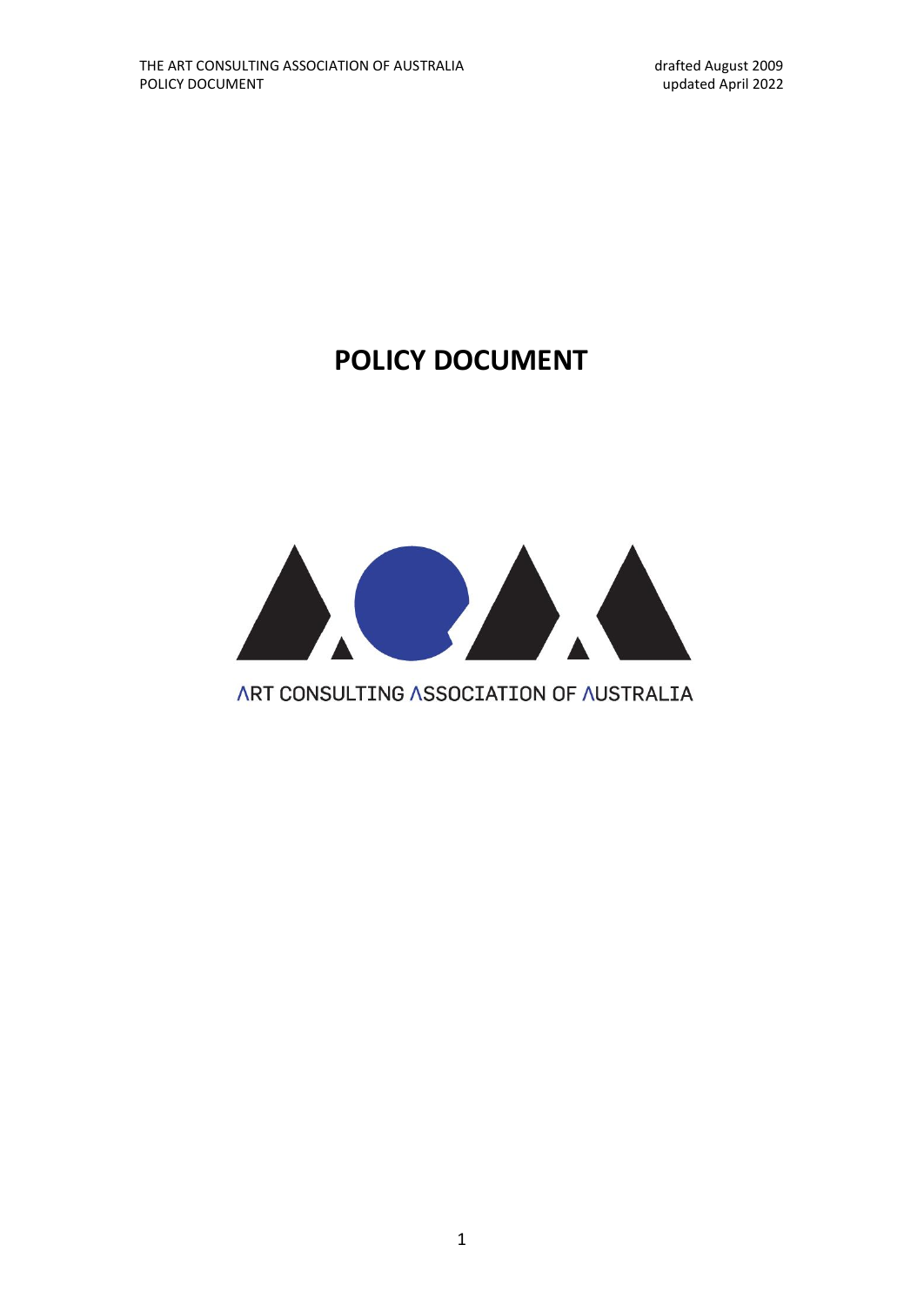# **TABLE OF CONTENTS**

|            |                                           | 3  |
|------------|-------------------------------------------|----|
|            |                                           | 3  |
|            |                                           | 3  |
|            |                                           | 3  |
|            |                                           | 4  |
|            |                                           | 5  |
|            | <b>Code of Practice for Members</b>       |    |
|            |                                           | 6  |
|            |                                           | 6  |
|            |                                           | 6  |
|            |                                           | 6  |
|            |                                           | 6  |
|            | Valuation advice for purchase and sale    | 6  |
|            |                                           | 6  |
|            | Storage, handling and conservation        | 7  |
|            |                                           | 7  |
|            |                                           | 7  |
|            |                                           | 7  |
|            | <b>Association Structure</b>              |    |
|            |                                           | 8  |
|            |                                           | 8  |
|            |                                           | 8  |
|            |                                           | 8  |
|            |                                           | 8  |
|            |                                           | 9  |
|            |                                           | 9  |
|            |                                           | 10 |
|            | Association compliance requirements       | 11 |
|            | Administration                            |    |
|            | Occupational health and Safety of members | 12 |
|            |                                           | 12 |
|            |                                           | 12 |
|            |                                           | 12 |
|            | <b>Funding</b>                            | 12 |
|            |                                           | 12 |
|            | <b>Evaluation Procedures</b>              |    |
|            | Policy document review procedures         | 13 |
|            | Extraordinary review requirements         | 13 |
| Appendices |                                           |    |
|            |                                           | 14 |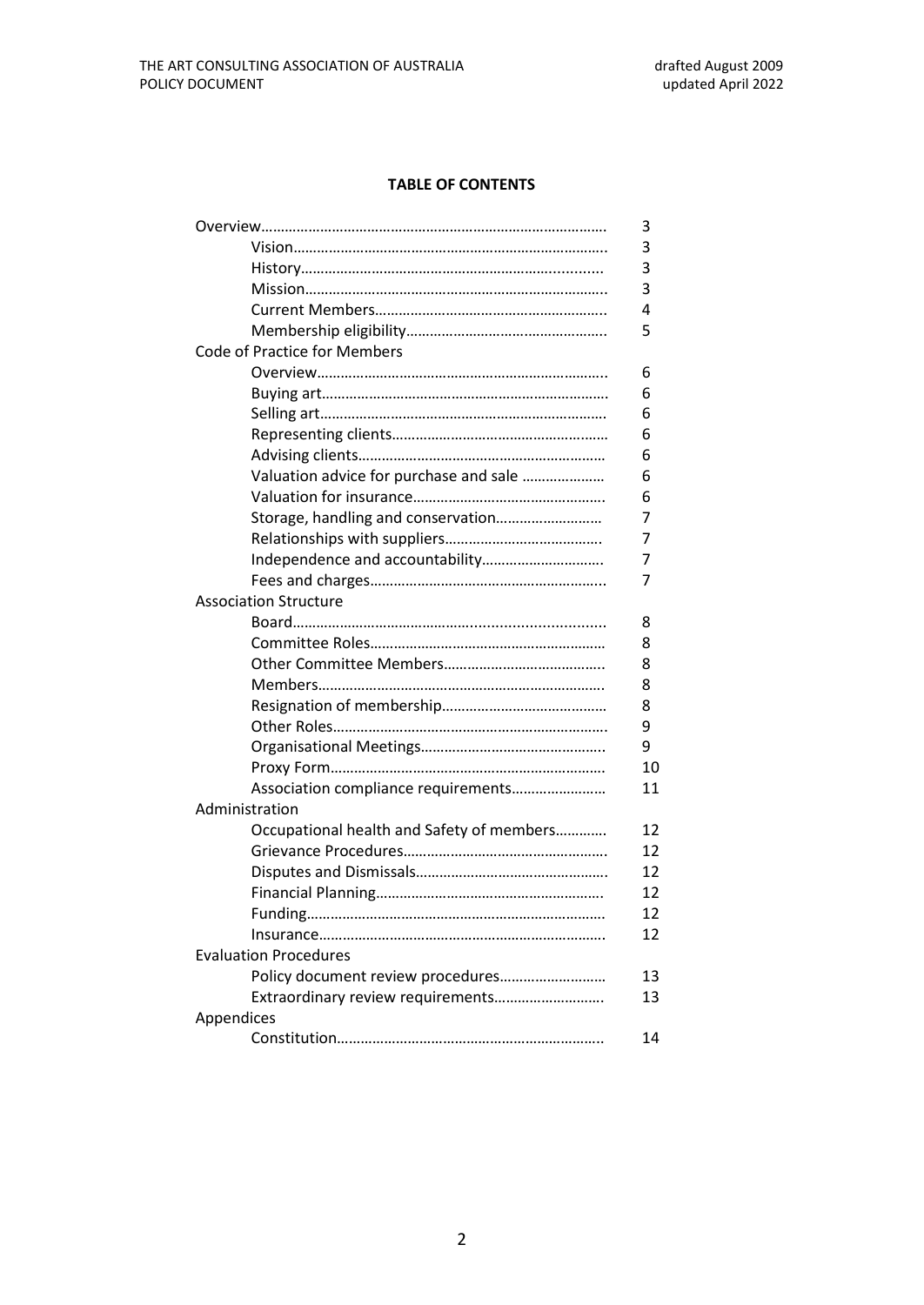# **OVERVIEW**

# **Vision**

The Art Consulting Association of Australia is the peak industry body for art consultants in Australia, an organization benchmarking ethics, expertise and excellence in the visual arts.

# **History**

The Art Consulting Association of Australia was incorporated in 2006 after consultations with industry specialists in November 2005. Its founding committee was Anita Archer, Marnie Feneley, Michael Reid, Alison Renwick, Sarrah Shapley, Sophie Ullin and Virginia Wilson. Probono support came from Lowensteins Arts Management (financial) and Archer Thompson Lawyers (legal).

# **Mission**

The Art Consulting Association of Australia is a professional industry association representing and linking art consultants nationally.

The purposes and objectives of the Association are:

- to represent, promote and further the interests of art consulting as a professional endeavour in Australia
- to develop, maintain and promote a set of ethical standards in relation to the conduct of art consultants and valuers
- to enhance the professional standing of the association by requiring its members to possess a high standard of knowledge and maintain strict ethical standards in the conduct of their business affairs
- to promote honesty and integrity in dealings between art consultants, museums, dealers and art collectors and thereby develop stronger ties between consultants, artists, their agents, arts bodies, and Government
- to assist in the development and promotion of a national standard for the authentication of works of art
- to bring together members of the Association for the mutual improvement and higher education of one another
- to promote, support or oppose legislative or other measures affecting the business interests of Members and the welfare of artists and organisations that represent them
- to play an educative role in the wider community through the Association's website, and related materials and events, such as flyers, member talks and press releases
- to promote the role of artists and community organisations in the preservation and maintenance of the Australian cultural life
- to collect, maintain and circulate to Members statistics and other information in regard to the national and international art market, or any legislation affecting it
- to print, publish, issue and/or circulate such papers, pamphlets, periodicals, books, circulars and other written material as may appear to be conducive to any of these objectives
- to do all such other things as are incidental or conducive to the attainment of the objectives and the exercise of the powers of the Association
- to provide information and links to those seeking the services of an art consultant
- to grow its membership and remain the peak art body providing a platform and voice for the art consulting industry.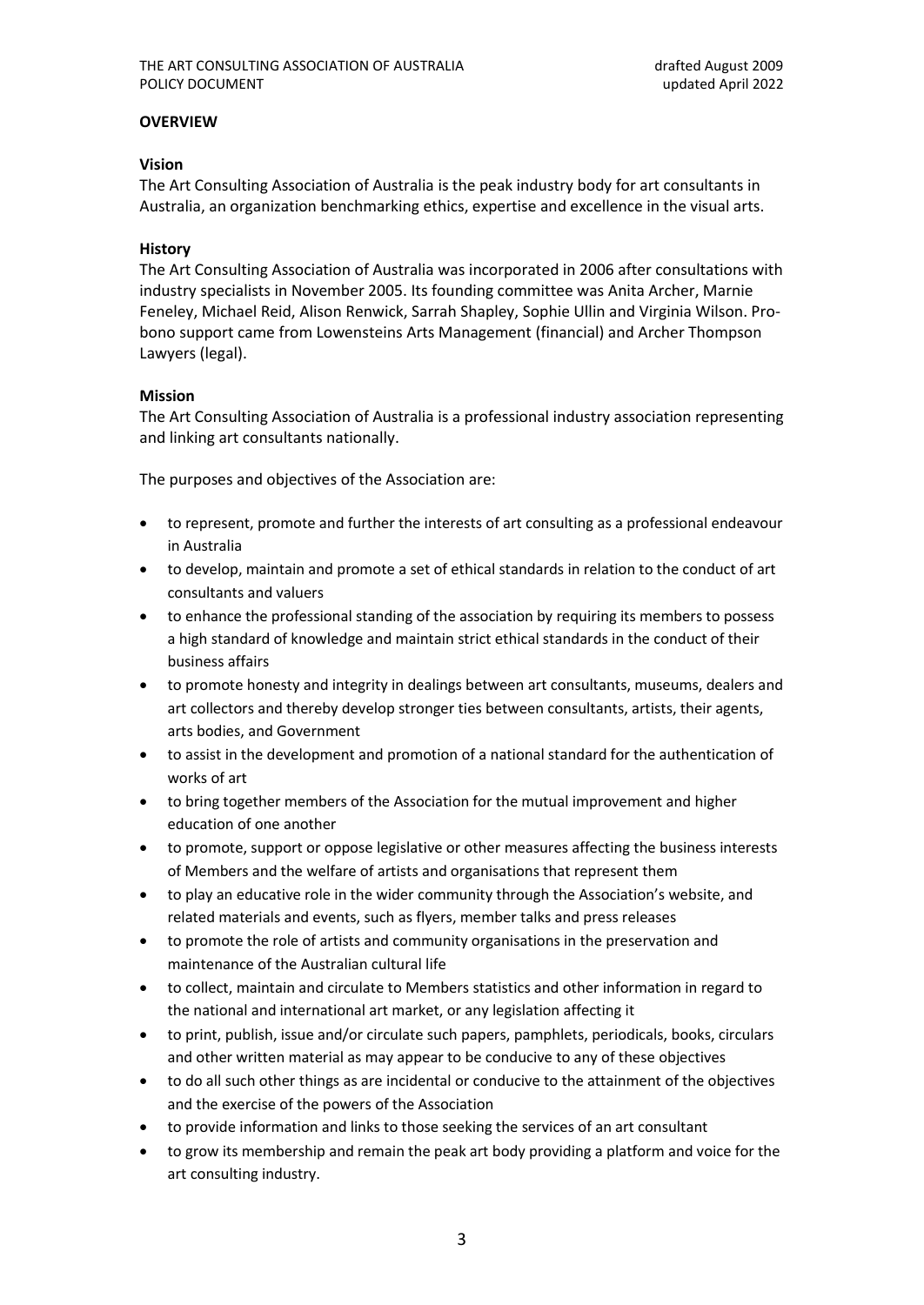#### **Current Members**

| <b>Name</b>                        | <b>Date Joined</b>               | <b>State</b> |
|------------------------------------|----------------------------------|--------------|
| Adam Knight                        | <b>July 2013</b>                 | <b>VIC</b>   |
| <b>Adrian Newstead</b>             | October 2009                     | <b>NSW</b>   |
| Alex McCulloch                     | January 2014                     | <b>VIC</b>   |
| <b>Alison Renwick</b>              | March 2013 (previously a member) | <b>NSW</b>   |
| Amanda Love                        | September 2006                   | <b>NSW</b>   |
| Angela Tandori                     | October 2011                     | <b>VIC</b>   |
| Amy Lugten-Taylor                  | January 2015                     | <b>TAS</b>   |
| Anita Archer                       | May 2006                         | <b>VIC</b>   |
| Anna Waldmann                      | January 2010                     | <b>NSW</b>   |
| Anne McGravie-Wright               | August 2012                      | <b>VIC</b>   |
| Brenda Colahan                     | <b>July 2006</b>                 | <b>NSW</b>   |
| <b>Cameron Menzies</b>             | <b>June 2019</b>                 | <b>VIC</b>   |
| <b>Caroline Field</b>              | May 2021                         | <b>VIC</b>   |
| Caroline Jones                     | <b>June 2020</b>                 | <b>ACT</b>   |
| Christopher McKenzie               | June 2019                        | <b>QLD</b>   |
| David Forrest and Janis Nedela     | <b>July 2013</b>                 | <b>WA</b>    |
| David Hulme and Brigitte Banziger  | October 2011                     | <b>NSW</b>   |
| Digby Hyles                        | August 2012                      | <b>NSW</b>   |
| Douglas Sheerer                    | January 2014                     | <b>WA</b>    |
| <b>Elizabeth Hastings</b>          | August 2010                      | <b>NSW</b>   |
| <b>Eloise Hastings</b>             | September 2020                   | <b>NSW</b>   |
| Eugene Barilo von Reisberg         | September 2018                   | <b>VIC</b>   |
| <b>Frances Cummings</b>            | September 2012                   | QLD          |
| Gabrielle Dalton                   | <b>June 2015</b>                 | <b>NSW</b>   |
| <b>Greer Adams</b>                 | <b>March 2016</b>                | <b>NSW</b>   |
| <b>Guy Abrahams</b>                | October 2011                     | <b>VIC</b>   |
| <b>Helen Miller</b>                | August 2021                      | <b>NSW</b>   |
| lan Rogers                         | <b>June 2006</b>                 | <b>VIC</b>   |
| Jane Messenger                     | <b>July 2019</b>                 | <b>NSW</b>   |
| Jane Raffan                        | August 2009                      | <b>NSW</b>   |
| Jasmine Kean                       | November 2017                    | <b>NSW</b>   |
| John Walsh                         | <b>July 2016</b>                 | <b>QLD</b>   |
| Jon Dwyer                          | <b>July 2012</b>                 | <b>VIC</b>   |
| Julian Edwards (Associate Member)  | September 2019                   | <b>NSW</b>   |
| Kelli Lundberg                     | <b>July 2017</b>                 | <b>VIC</b>   |
| Kym Elphinstone                    | December 2021                    | <b>NSW</b>   |
| Litsa Wilkinson                    | <b>July 2018</b>                 | <b>NSW</b>   |
| Louise Smith                       | January 2007                     | <b>VIC</b>   |
| <b>Merran Morrison</b>             | October 2019                     | <b>NSW</b>   |
| Michael Blanche                    | October 2011                     | <b>VIC</b>   |
| Miriam Grundy                      | February 2015                    | <b>NSW</b>   |
| <b>Noel Stott</b>                  | <b>March 2013</b>                | <b>VIC</b>   |
| Paul Auckett                       | April 2012                       | <b>VIC</b>   |
| Peter Walker                       | October 2018                     | SA           |
| Rodney James                       | February 2017                    | <b>VIC</b>   |
| Seva Frangos                       | February 2017                    | WA           |
| Sophie Ullin (Associate Member)    | May 2006                         | <b>VIC</b>   |
| Venita Poblocki (Associate Member) | September 2012                   | <b>NT</b>    |
| Warren Joel                        | October 2011                     | <b>VIC</b>   |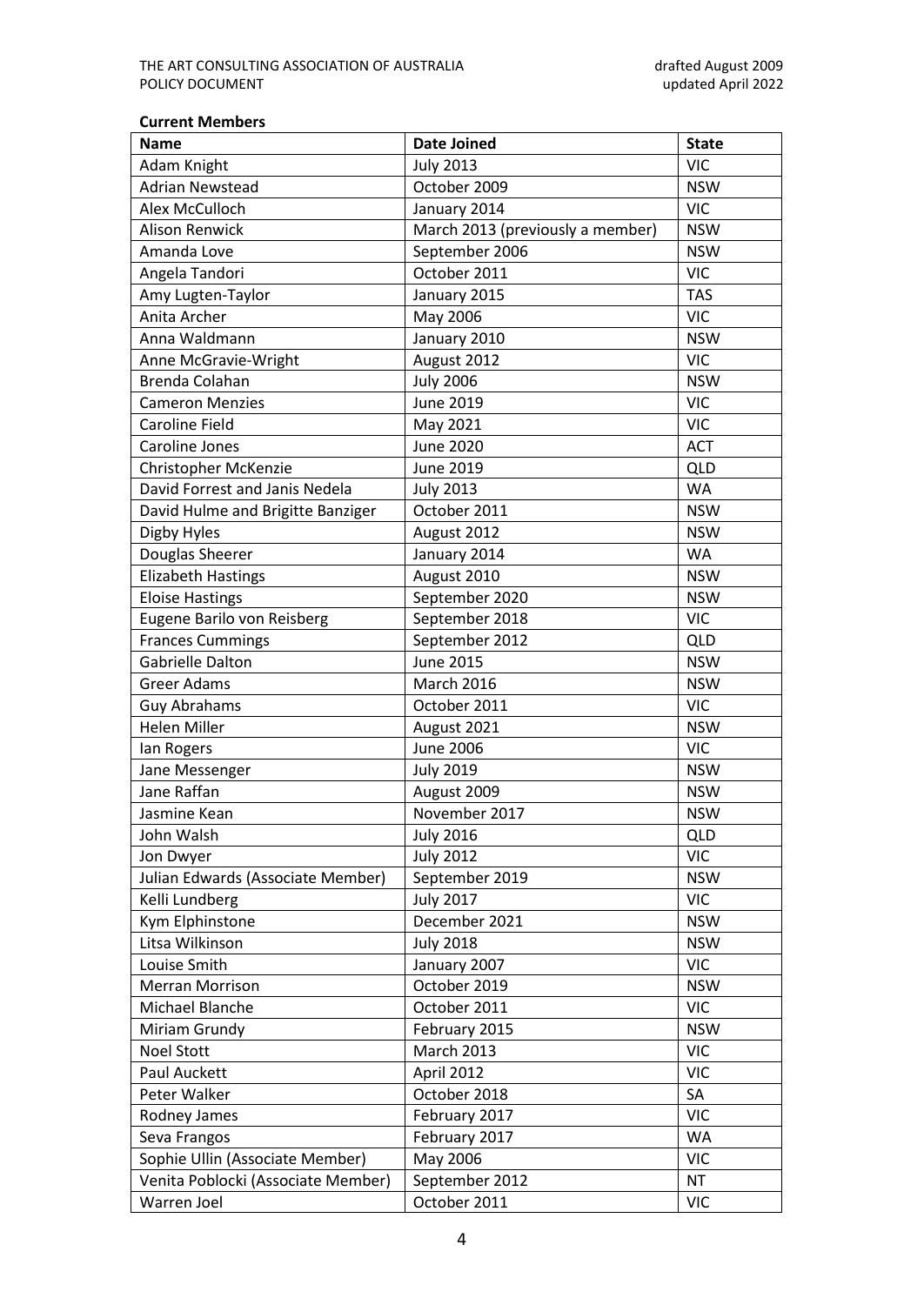# **Membership Eligibility**

Eligibility requirements for membership:

- 1. Tertiary qualification or equivalent, in relevant field; and/or
- 2. Industry experience for a period not less than 5 years (cumulative) in at least two of the following:
- relevant tertiary qualifications
- commercial gallery experience
- public art institution
- auction rooms
- consultancy practice.

New membership applications will be presented to the Committee at the AGM or at an Extraordinary Meeting. An application must be accompanied by supporting letters from no less than two referees, one of whom is a member of ACAA. Membership must be endorsed by the consent (or abstention) of all Committee members.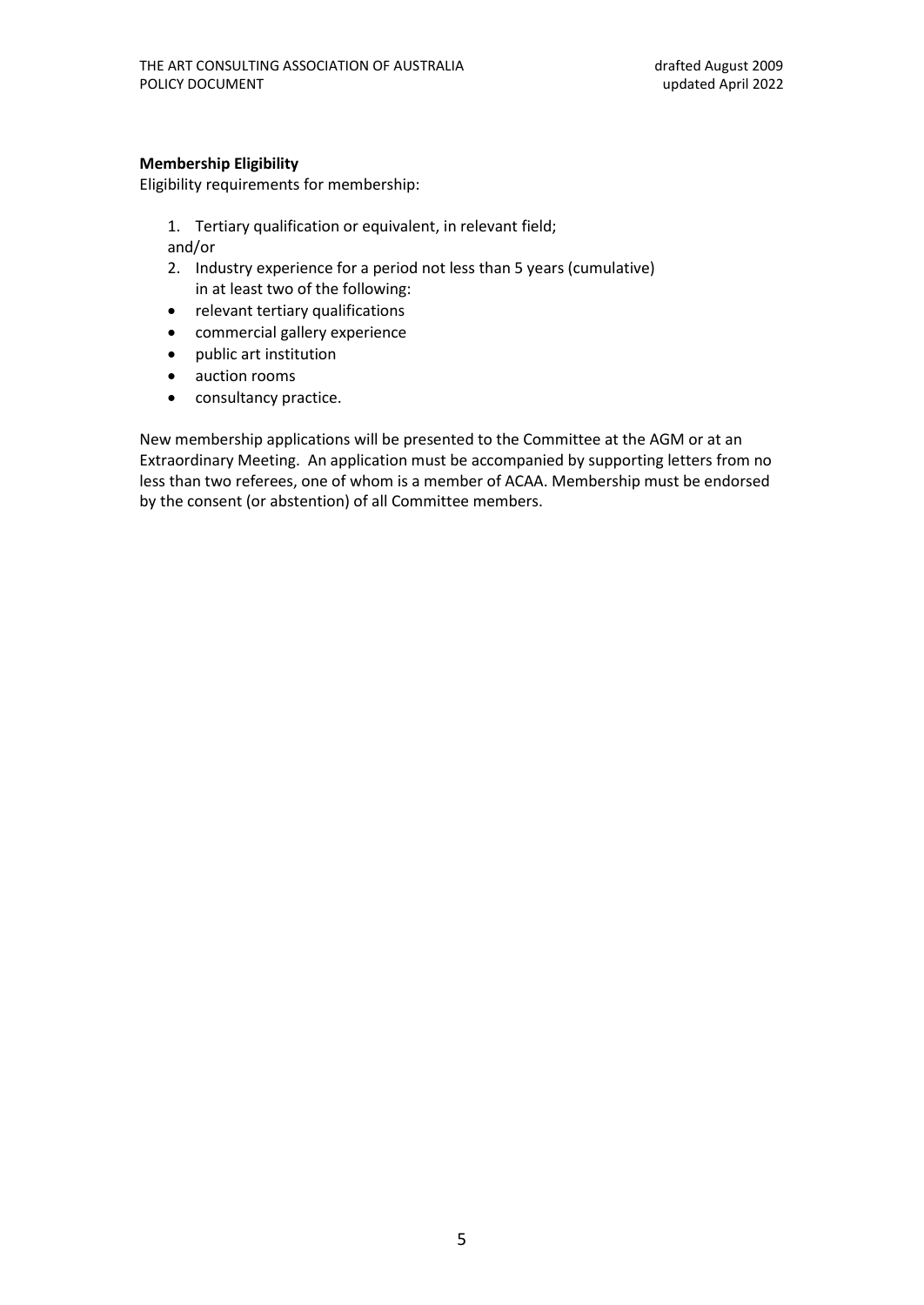# **CODE OF PRACTICE FOR MEMBERS**

# **Overview**

Members agree to act in a responsible and ethical manner with due consideration to the Copyright Act of 1968, the Moral Rights Act of 2000 and the Resale Royalties Act of 2009. Members agree to respect and actively contribute to visual art and art practice in Australia. Members agree to respect the integrity of artwork when considering the best interests of their clients.

# **Buying art**

Members will purchase art in a responsible and ethical manner with an awareness of industry issues and standards.

Members agree to not knowingly purchase fraudulent works of art.

Members agree to fully disclose any known provenance at the point of time of purchase and to continue to provide updated provenance information if it becomes known to the member.

Members are obliged to adequately research and inform themselves of the provenance of an artwork that they are purchasing in order to apply ethical judgment and accepted industry standards to the purchase.

# **Selling art**

Members will sell art in a responsible and ethical manner with an awareness of industry issues and standards.

Members agree to not knowingly sell fraudulent works of art.

Members agree to adequately research and inform themselves of the provenance of an artwork that they are selling and refer that information to the purchaser as part of the sale process or at the time that the information becomes available.

# **Representing clients**

Members agree to represent their clients ethically and responsibly, to respect the privacy of their relationship and business with the client and to act in the best interest of their client at all times.

# **Advising clients**

Members agree to full transparency of information when advising clients. All members agree to inform clients of both positive and negatives aspects of any transaction and not to withhold any information that may influence the decision of a client. All members agree to provide advice that is in the best interest of the client at all times.

# **Artwork valuation for purchase and sale**

When providing valuation documentation relating to the sale or purchase of an artwork, members agree to adequately independently research and value the artworks under consideration and to provide a valuation that accurately reflects current market conditions.

Members agree to insist on a second opinion, or assist in finding a more suitable independent valuer, if they have had a prior interest in an artwork being valued, or should there be any danger of a perceived or implied conflict of interest.

# **Valuation for insurance**

When providing valuation documentation for insurance purposes, members agree to adequately independently research and value the artworks under consideration and to provide a valuation that accurately reflects current replacement market conditions.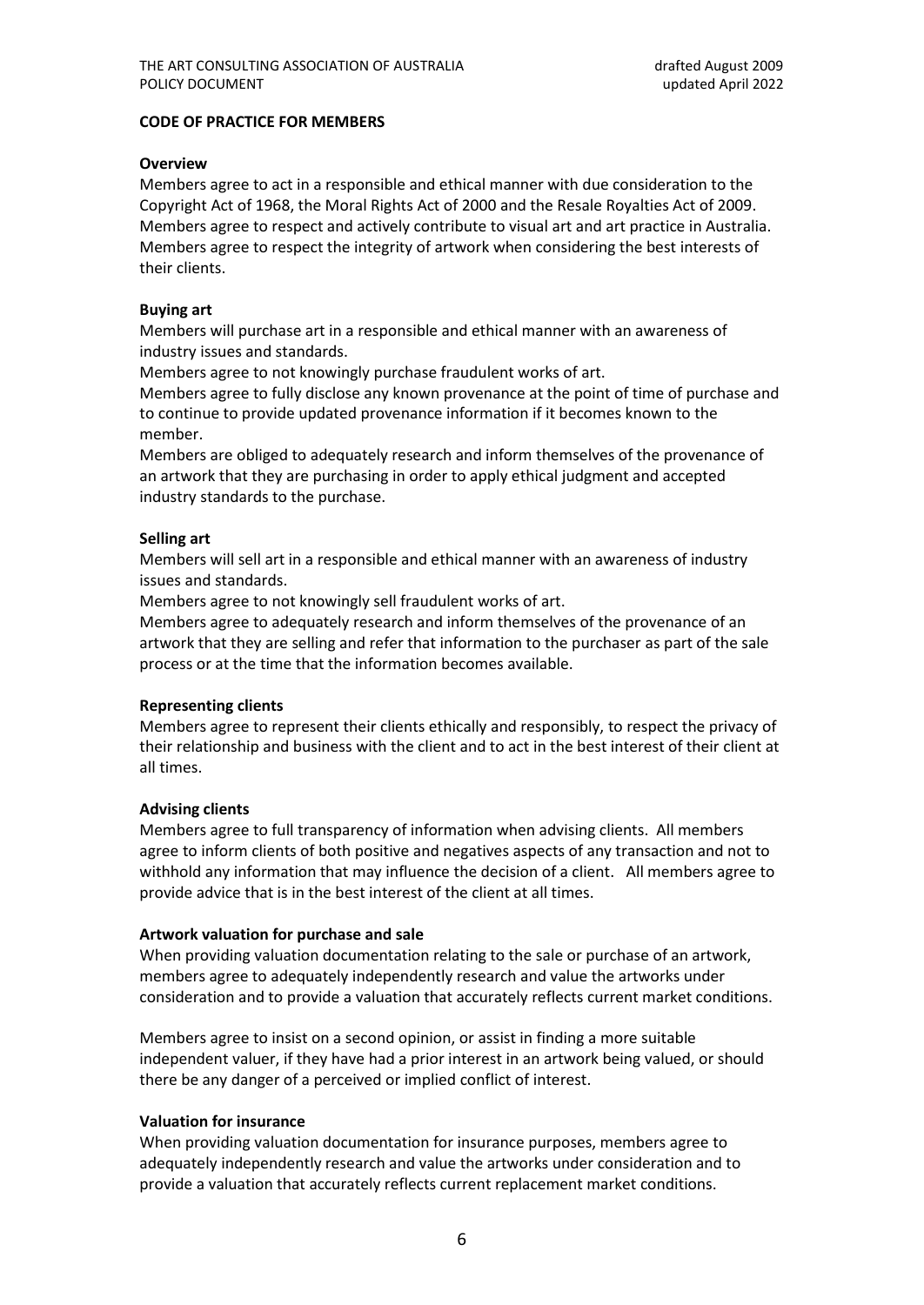# **Storage, handling and conservation**

Where storage and handling of artwork is required, members agree to engage in safe and appropriate art storage and handling practices. Members agree to take into account any conservation requirements.

When providing advice, members agree to recommend reputable and appropriate suppliers.

#### **Relationships with suppliers**

Members agree to act in a professional and ethical manner in dealing with all suppliers relevant to their art consultancy practice.

# **Independence and accountability**

Members are required to practice independently. This means that the member will engage in a practice that is not directly linked or influenced by another business or entity relevant to their art consultancy practice.

Members agree to be accountable for their decisions and advice and to adequately document and record their business practices.

#### **Fees and charges**

Members agree to negotiate and inform clients of fees and charges in advance of a transaction, to disclose any secondary commissions, and to discuss any changes or alterations to fees and charges in a full, frank and timely manner.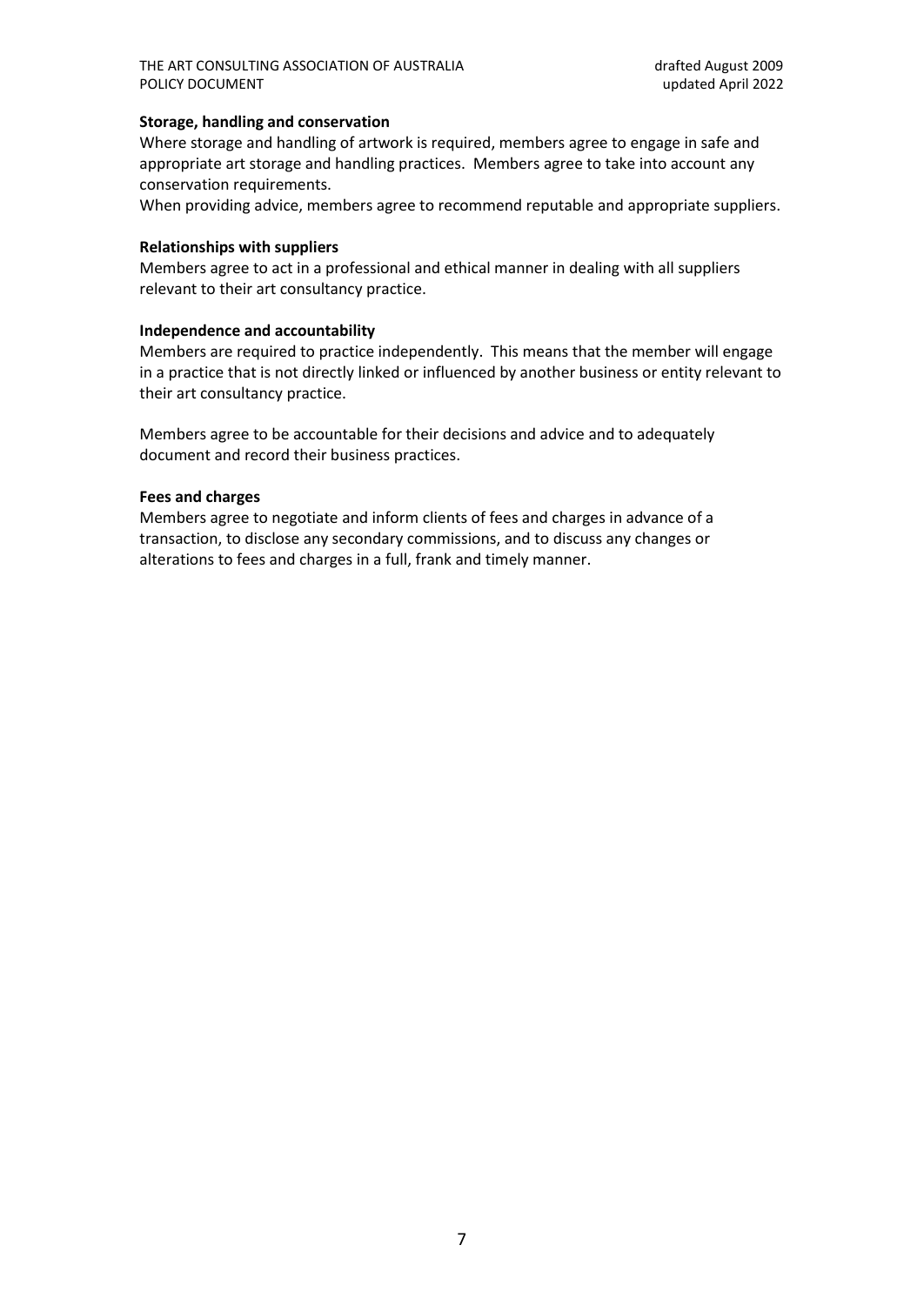#### **ASSOCIATION STRUCTURE**

#### **Board**

These positions are honorary and by invitation

#### **Committee Roles**

#### PRESIDENT – David Hulme

The President leads and shapes the direction of the ACAA throughout the year and directs the committee. The president works with the Public Officer and Treasurer, listens to the requests of members and calls on members for feedback and decision making to ensure that the direction of the ACAA is shaped in accordance with the constitution and policy documents and remains a majority member decision making body.

#### PUBLIC OFFICER – Vacant

The Public Officer is the compliance regulator for the association, the point of contact for the Dept of Justice and an assistant to the newly formed role of President – in the same way that any other member of the committee is an assistant.

The Public Officer is responsible for the maintenance of the membership register and the official documents and records relating to the association.

The Public Officer works closely with the Administrative Coordinator.

#### TREASURER – Brenda Colahan

The treasurer is responsible for the maintenance of the accounts and financial record keeping of the association. The treasurer is to liaise with Evan Lowenstein at Lowensteins Art Management with regards to the end of year accounts. The accounts are currently maintained using Quickbooks.

# MEDIA SPOKESPERSON – Vacant

The media spokesperson is responsible for writing, forwarding and delegating the regular production of responses to media issues relevant to the association and to being the voice of the association when comment is required. The media spokesperson is to forward copy of all comment and releases to the public officer/chief executive for record keeping accountability however is entitled to act without the consent of the committee bearing in mind the mission statement and principles of the association in order to affect timely media responses.

# **Other Committee Members**

Other committee members are to actively assist and promote the association as required and to be available when called upon.

# **Members**

Membership is unlimited.

All members are invited to actively contribute to the growth and development of the association through suggestions, linked activities, written press releases and issues discussions as well as the regular and consistent use of the association logo and website within their own professional practice.

# **Resignation of membership**

Any Member of the Association may resign his or her membership by written notice to the Public Officer and the Member's resignation shall be deemed to take effect from the date of serving of the notice. Any Member who resigns shall not be entitled to any refund of membership fees already paid. The member must immediately remove all logos and design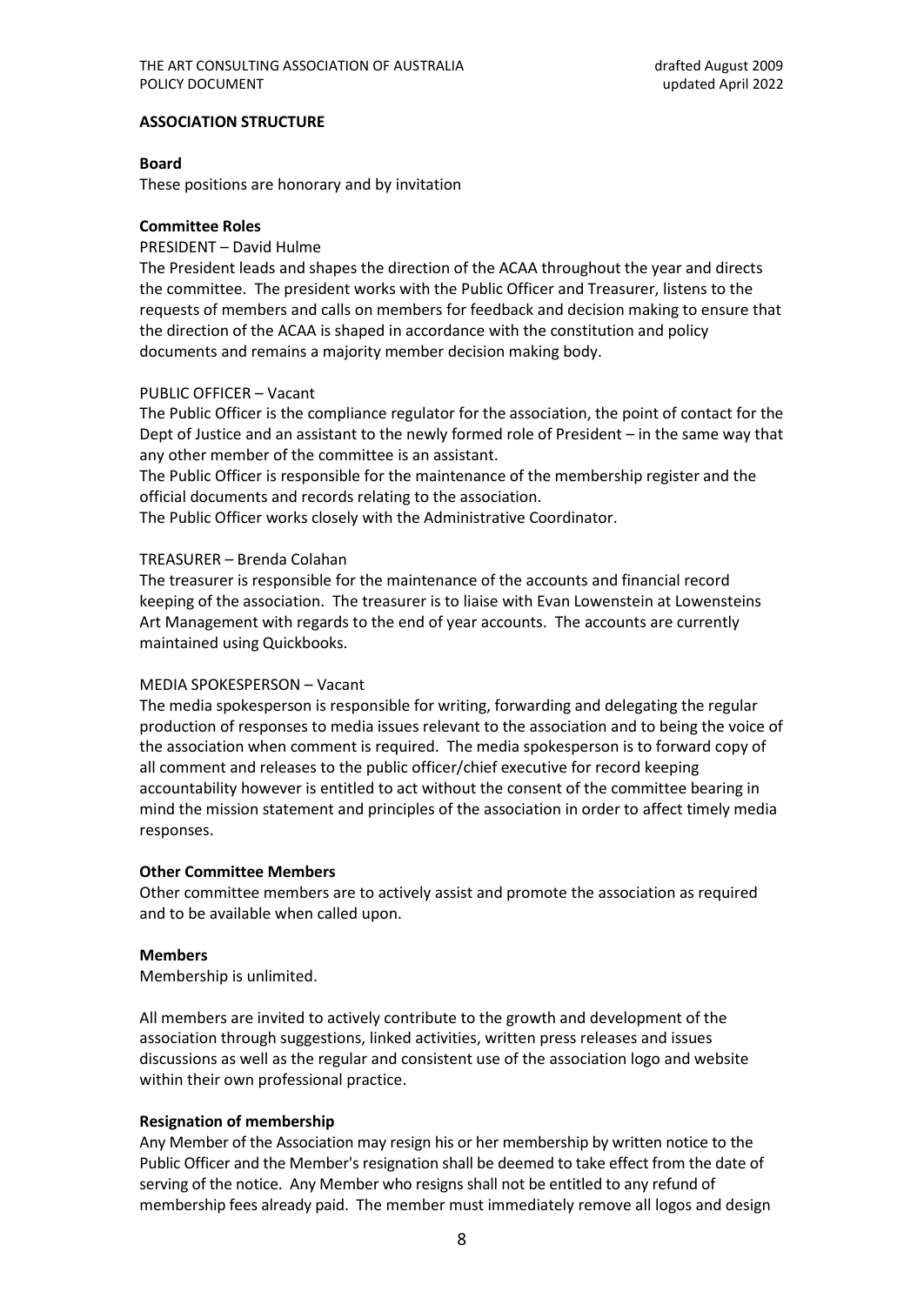art work of the Association from any documents used by that member. Any subsequent renewal of membership will incur an administration fee to be fixed by the Board. A member will resign from the Association if they cease to operate an art consulting business.

# **Other Roles**

ADMINISTRATIVE COORDINATOR **–** Stephanie Sacco

In June 2010, the Association approved the appointment of an administrative co-ordinator. It is a volunteer position with a monthly stipend of \$150.00. The role involved the maintenance, management and production of association correspondence and website matters, the management and smooth running of all meetings and member queries and additional duties as requested by the public officer.

# **Organisational Meetings**

A General Meeting of the Association will be held annually.

This is to be a formal gathering with States linked by teleconference if necessary. All other meetings will be extraordinary General Meetings. These can be in an electronic format via email or other agreed electronic method. However, the business of an electronic extraordinary meeting must be commenced, transacted and concluded within a seven day period.

The AGM should be held around the time of the end of financial year.

The following business is to be transacted at the AGM of the Association:

- Confirmation of the minutes of the last Annual General Meeting and any General Meeting since the last Annual General Meeting.
- Public Officer's report of the Association's Activities.
- Treasurer's report.
- Nomination and Election of new Members to the Committee.
- Any other business on the agenda for the Annual General Meeting.

The agenda of any General Meeting shall be prepared by the Public Officer and be sent out at least one week prior to the date of the General Meeting.

Any Member who wishes to bring any business before a General Meeting must give notice in writing of that business to the Public Officer not less than one (1) week prior to the date of that meeting.

A quorum of five Members is required to activate a meeting. This quorum can be compromise of proxy representatives. The meeting is to be dissolved and postponed if a quorum is not present within half an hour from the appointed meeting commencement time.

If a meeting is dissolved, it shall be postponed for two weeks and no quorum limitations appIy.

Only Members who have paid their annual membership fee prior to the General Meeting may vote at a General Meeting.

A Member may vote in person or by proxy or by attorney and on a show of hands. Every person present who is a Member or a representative of a Member shall have one vote. In the case of an equal vote the chairperson of the meeting at which the show of hands takes place shall be entitled to a second or casting vote.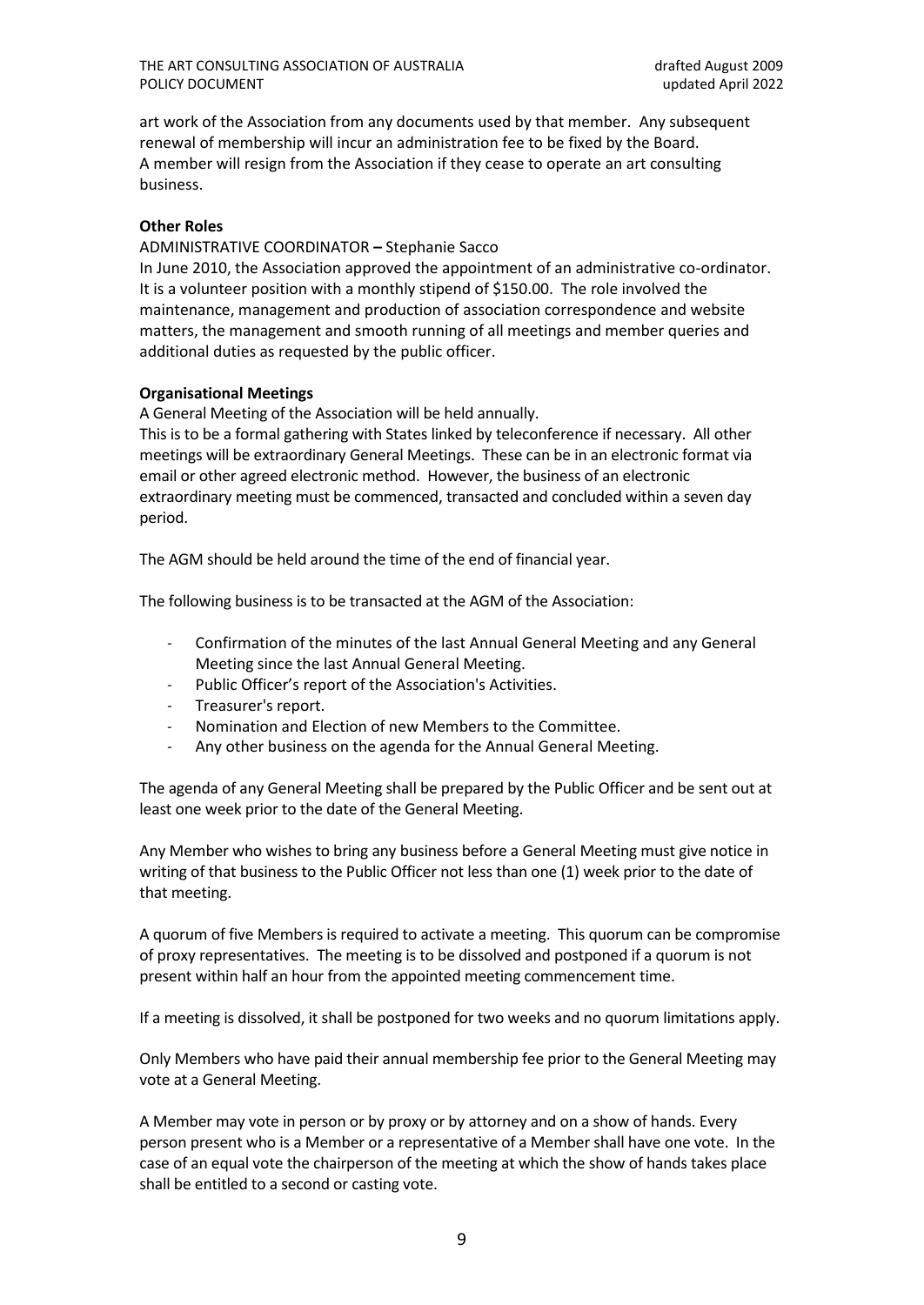Proxy Form

# **ART CONSULTING ASSOCIATION OF AUSTRALIA**

| ۱,                                                                | of |  | being a                    |  |  |
|-------------------------------------------------------------------|----|--|----------------------------|--|--|
| Member of the above named Association, hereby appoint             |    |  |                            |  |  |
| of                                                                |    |  | as my proxy to vote for me |  |  |
| on my behalf at the (annual or extraordinary, as the case may be) |    |  |                            |  |  |
| General Meeting of the Association, to be held on the             |    |  | day of                     |  |  |
| 20, and at any adjournment thereof.                               |    |  |                            |  |  |
|                                                                   |    |  |                            |  |  |
|                                                                   |    |  |                            |  |  |

Signed this day of 20.

This form is to be used: in favour of against the resolution. Strike out whichever is not desired (unless otherwise instructed, the proxy may vote as he or she thinks fit).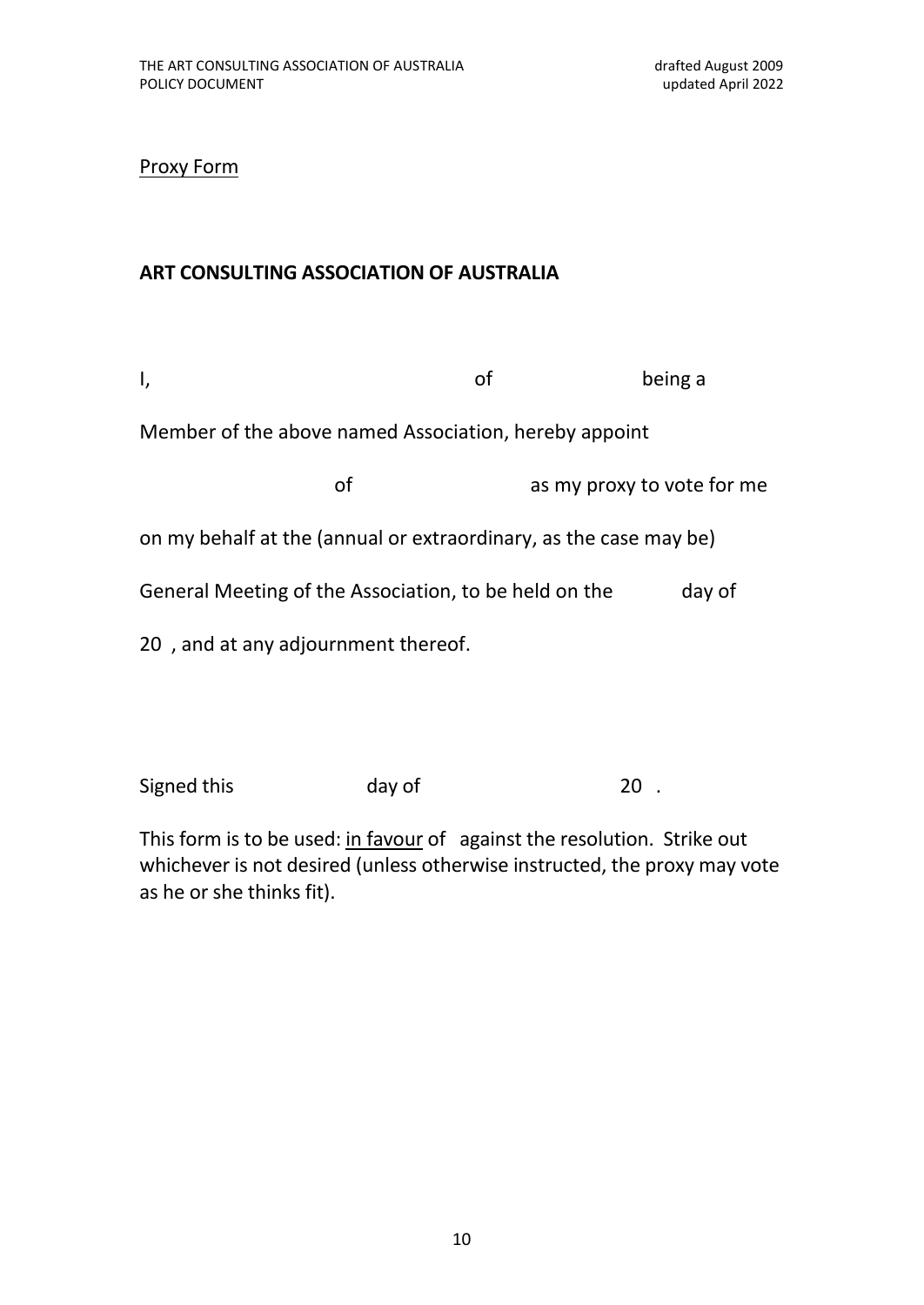# **Association Compliance Requirements**

The Public Officer shall keep and maintain current a register of all Members of the Association. The register shall contain the full name, address and date of entry of each Member.

The Public Officer shall keep in his/her custody or under his/her control all books, documents and securities of the Association.

The Association shall cause proper accounting and other records to be kept and shall distribute copies of accounts at every Annual General Meeting. These accounts should be current five months of the date of the meeting.

The accounts and books of the Company will be available for inspection by Members during normal business hours upon 24 hours prior notice to the Public Officer.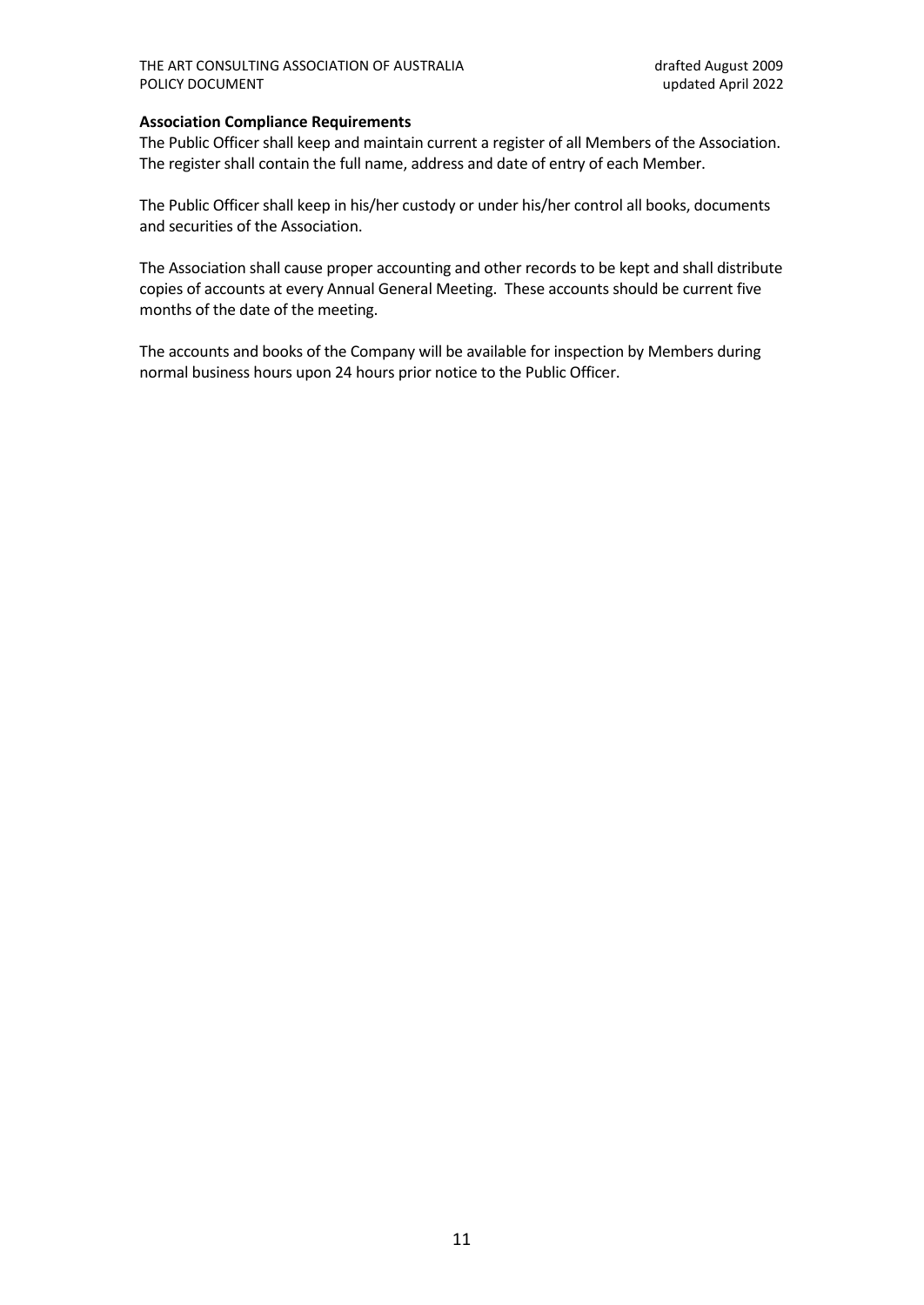#### **ADMINISTRATION**

#### **Occupational Health and Safety of members**

The Association takes no responsibility for the Occupation Health or Safety of its members.

#### **Grievance Procedures**

If any member has a grievance or objection to the policies, procedures, conduct of the Association and / or its component members then the member should put the grievance in writing to the Public Officer. The Public Officer will call an extraordinary general meeting within 30 days of receipt of the Member's grievance and a response will be provided in writing to the member by the Public Officer on behalf of the committee with 7 days of the meeting. The committee's decision will be final.

#### **Disputes and Dismissals**

A dispute and/or a dismissal is resolved by a majority vote of the committee at an extraordinary meeting.

A membership may be temporarily suspended by the committee. Such temporary suspension shall apply until the Member in question has fulfilled his or her obligations or has satisfied the Association's requirements with regards to rectifying his or her breaches of conduct and the revocation of suspension shall have retrospective effect if necessary.

A member shall be dismissed if their conduct contravenes the principles and/ or the eligibility requirements of the Association. The member in question shall have the opportunity to present their case at the extraordinary meeting. An expelled member may resubmit for membership at a later date. This submission will be considered by the committee in accordance with policies and procedures for membership.

All decisions regarding disputes and dismissals will be provided in writing by the Public Officer within 7 days of the extraordinary meeting, and all decisions will be final.

In the event of dismissal, the member will forfeit any outstanding subscription monies. The member must immediately remove all logos and design art work of the Association from any documents used by that member. Any subsequent renewal of membership will incur an administration fee to be fixed by the Board.

# **Financial Planning**

At the Annual General Meeting, Members will decide on a financial plan for the forthcoming financial year. The Public Officer is then entitled to act upon the agreed plan as set out in the minutes of the meeting. Any disputes or grievances should be addressed to the Public Officer in accordance with Section D part 3.

# **Funding**

The Association will actively seek funding from philanthropic and/or government agencies.

# **Insurance**

All members are responsible for their own insurance cover relative to the needs of their art consultancy practice.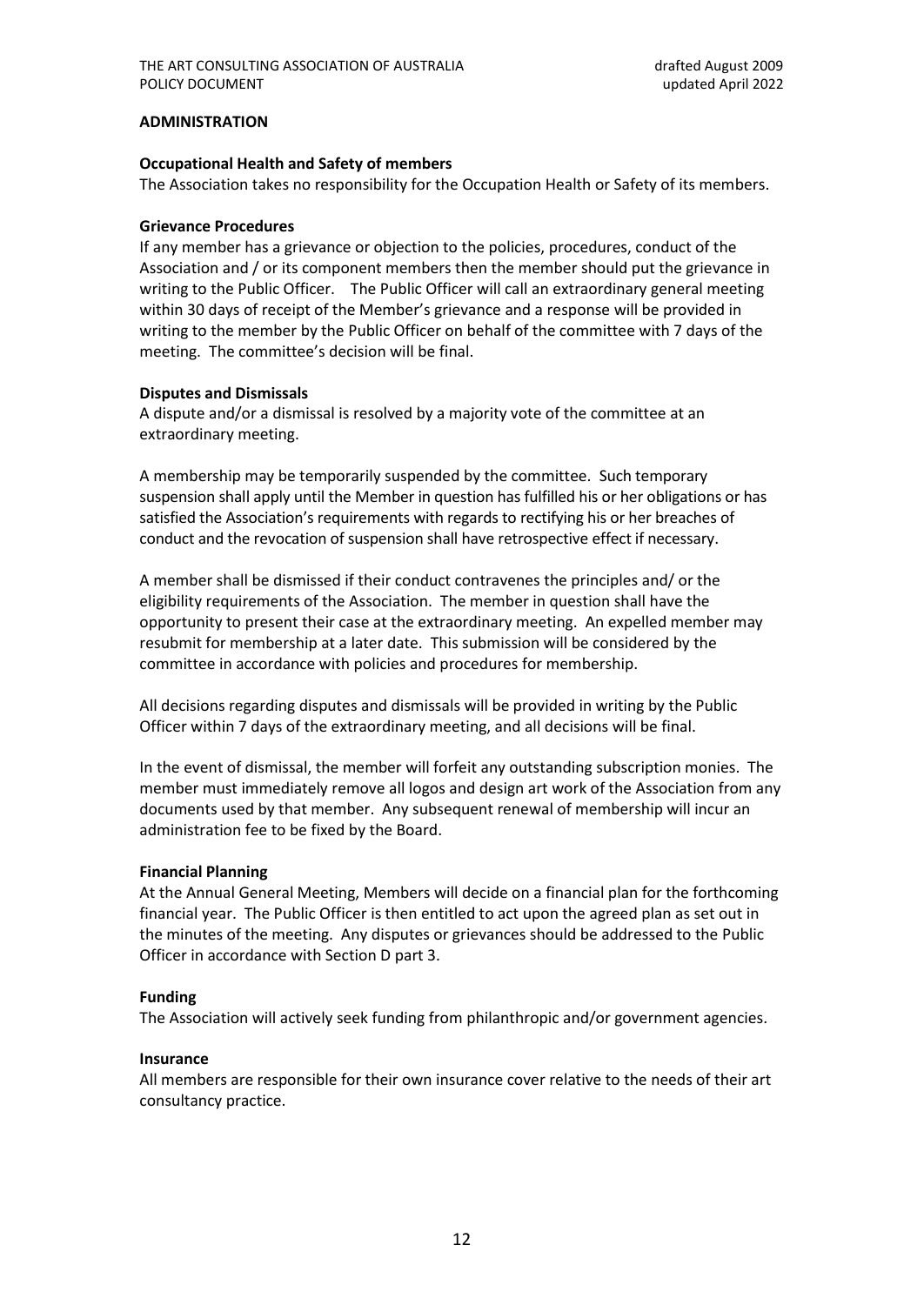# **EVALUATION PROCEDURES**

# **Policy document review procedures**

This Policy is a working document and changes, alterations and additions are anticipated relative to the development and scope of the Association.

The policy will be reviewed and updated at the Annual General Meeting. Changes, additions and/or alterations will be agreed in the minutes and effected within 30 days of the meeting by the Public Officer or Member appointed by the Public Officer.

# **Extraordinary review requirements**

If a member wishes to suggest a change, alteration or addition to the Policy Document at a time other than at the Annual General Meeting, the suggestion should be made in writing to the Public Officer. The Public Officer will then call an extraordinary Meeting within 30 days of receipt of suggestion, and the suggestion will be considered and decided upon by a majority vote.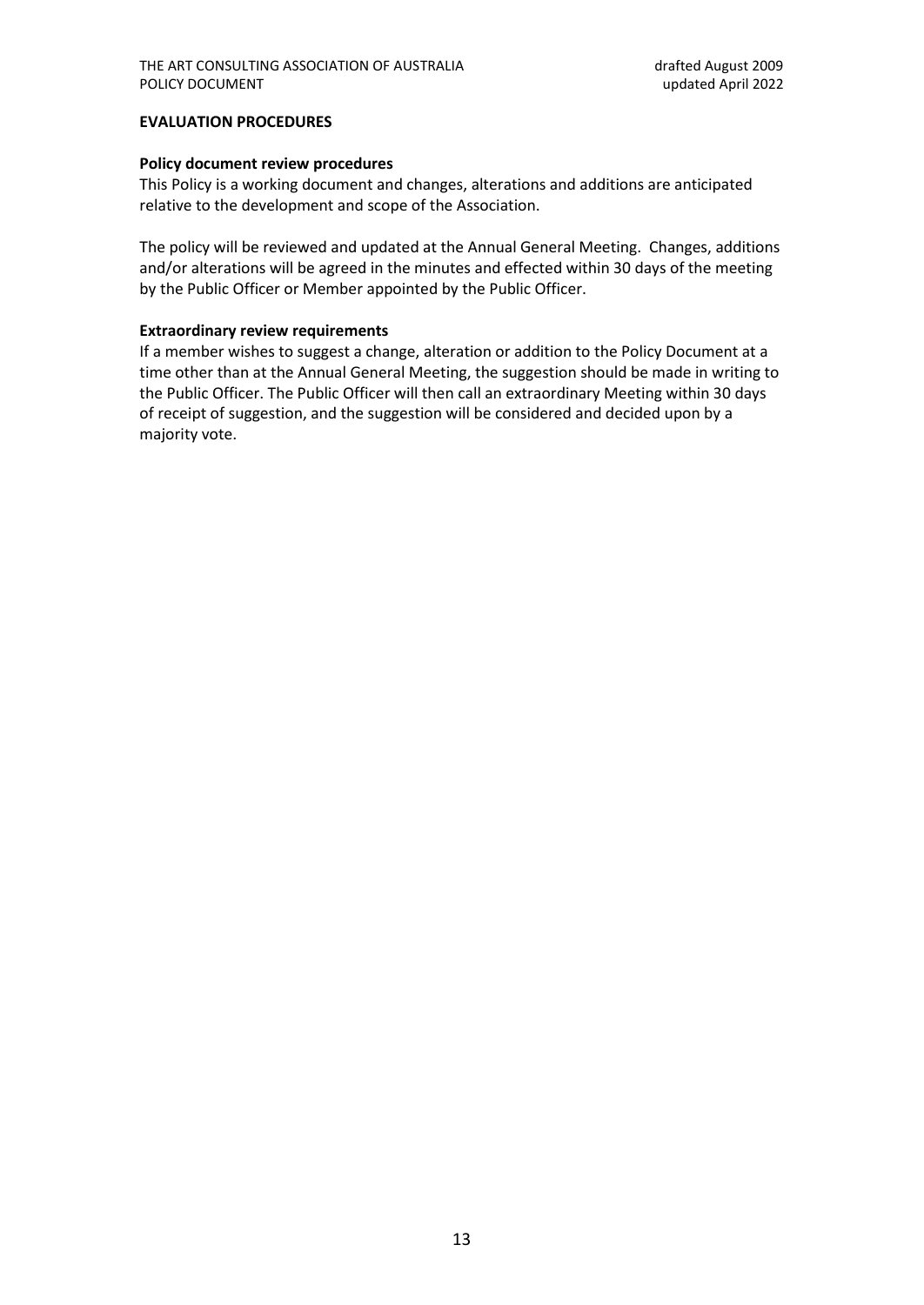# **APPENDICES**



**CONSTITUTION**

# **1 NAME**

The name of the unincorporated association is

ART CONSULTING ASSOCIATION OF AUSTRALIA (ACAA)

#### **2 OBJECTIVES**

The Art Consulting Association of Australia is a professional industry association representing and linking art consultants nationally.

The purposes and objectives of the Association are:

- to represent, promote and further the interests of art consulting as a professional endeavour in Australia
- to develop, maintain and promote a set of ethical standards in relation to the conduct of art consultants and valuers
- to enhance the professional standing of the association by requiring its members to possess a high standard of knowledge and maintain strict ethical standards in the conduct of their business affairs
- to promote honesty and integrity in dealings between art consultants, museums, dealers and art collectors and thereby develop stronger ties between consultants, artists, their agents, arts bodies, and Government
- to assist in the development and promotion of a national standard for the authentication of works of art
- to bring together members of the Association for the mutual improvement and higher education of one another
- to promote, support or oppose legislative or other measures affecting the business interests of Members and the welfare of artists and organisations that represent them
- to play an educative role in the wider community through the Association's website, and related materials and events, such as flyers, member talks and press releases
- to promote the role of artists and community organisations in the preservation and maintenance of the Australian cultural life
- to collect, maintain and circulate to Members statistics and other information in regard to the national and international art market, or any legislation affecting it
- to print, publish, issue and/or circulate such papers, pamphlets, periodicals, books, circulars and other written material as may appear to be conducive to any of these objectives
- to do all such other things as are incidental or conducive to the attainment of the objectives and the exercise of the powers of the Association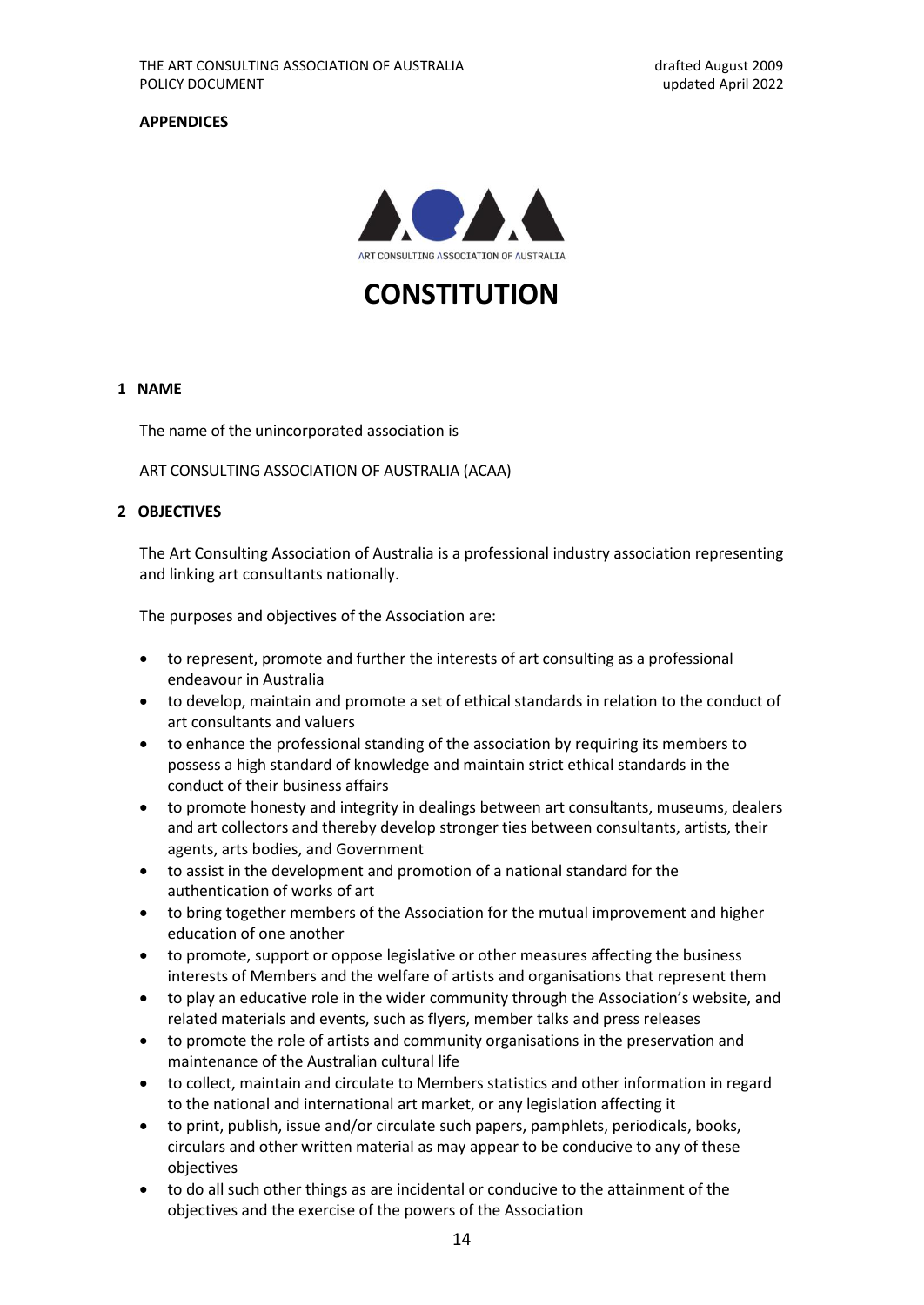THE ART CONSULTING ASSOCIATION OF AUSTRALIA drafted August 2009 POLICY DOCUMENT NOTIFIED A RESERVE TO A RESERVE THE MODEL OF A RESERVE TO A RESERVE THE MODEL OF A RESERVE TO A RESERVE THE MODEL OF A RESERVE TO A RESERVE THAT A RESERVE THAT A RESERVE THAT A RESERVE THAT A RESERVE THAT A

- to provide information and links to those seeking the services of an art consultant
- to grow its membership and remain the peak art body providing a platform and voice for the art consulting industry

# **3 MEMBERSHIP**

The maximum number of Members is unlimited.

The Members of the Association are:

- Any person who is admitted to membership of the Association under the Constitution and who pays the annual membership fee determined and notified by the Executive Committee from time to time
- Any person who conducts a professional, specialist art consulting business that demonstrates a commitment to the ethical industry standards established by the Association and to the specialist role of the consultant as professional independent advisor shall be eligible to apply to be admitted as a member of the Association
- At first instance any person wishing to apply for membership shall forward an application to the ACAA Administrator, who will forward the applicant's membership request to the Executive Committee
- The Executive Committee shall consider each application for membership and if reasonably satisfied that the applicant is eligible for membership may admit the person as a Member of the Association
- When an applicant has been accepted for membership the President shall notify the applicant of the decision of the Executive Committee
- Members shall be entitled to attend and vote at all General Meetings of the Association and shall have one vote
- Members shall have the right to nominate Executive Committee Members
- A Member shall cease to be a Member of the Association if he or she resigns, is expelled or fails to renew his or her membership. Failure to renew membership within 30 days of receipt of renewal notification will instigate appeals for payment by the Administrator or Treasurer. Membership will be suspended after three unresponsive appeals and subject to cancellation by the Executive Committee at the next meeting
- Any Member of the Association may resign his or her membership by written notice to the President and the Member's resignation shall be deemed to take effect from the date of serving of the notice on the President
- Any Member who resigns shall not be entitled to any refund of membership fees already paid
- The Executive Committee may temporarily suspend Members. Such temporary suspension shall apply until the Member in question has fulfilled his or her obligations or has satisfied the Executive Committee's requirements with regards to rectifying his or her breaches of conduct and the revocation of suspension shall have retrospective effect if necessary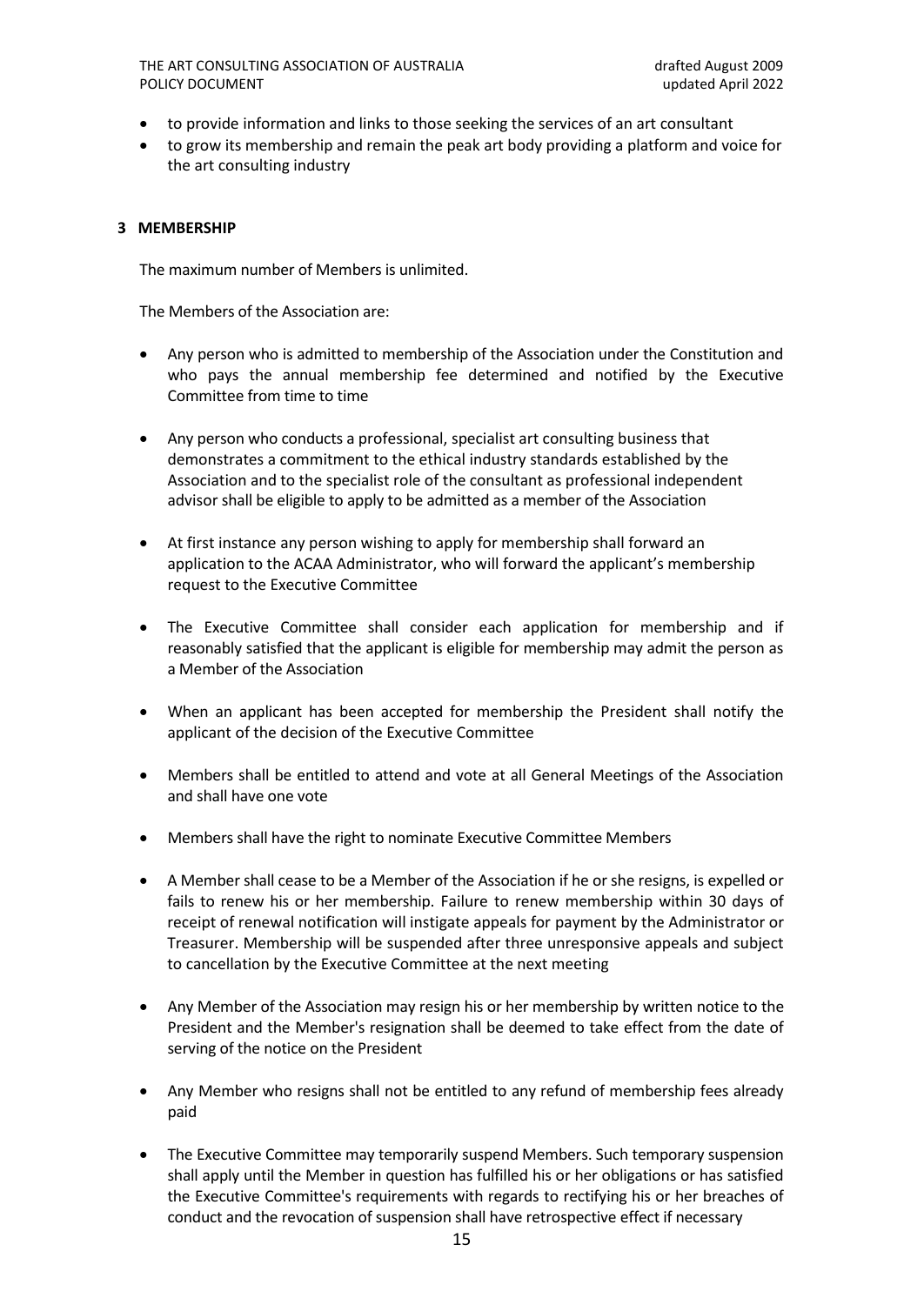• A Member shall cease to be a Member of the Association if he or she ceases to operate an art consulting business, or engages in a commercial contract or full-time employment that raises a potential conflict of interest

# **4 ASSOCIATE MEMBERS**

- Members who resign may apply to remain in the Association as an Associate Member, wherein they will enjoy the same benefits as Members other than voting rights
- Associate Members will not have voting rights at General Meetings including the AGM
- Associate Members will be subject to the same scrutiny of ethics and renewal conditions as Members
- Fees for Associate Members are set at 50% of standard Member rates

# **5 ANNUAL GENERAL MEETINGS**

- The following business shall be transacted at an Annual General Meeting of the Association:
	- o Confirmation of the minutes of the last Annual General Meeting
	- o President's report
	- o Treasurer's report
	- o Nomination and Election of new Executive Committee Members
	- o Any other business on the agenda for the Annual General Meeting
- The agenda of an AGM shall be sent out with the Notice for that Meeting
- Any Member who wishes to bring any business before a General Meeting must give notice in writing of that business to the President not less than one week prior to the date of that meeting
- No business shall be transacted unless 25% of Members, including a majority of the Executive Committee, is present at the time when the meeting proceeds to business
- The President shall preside as Chairperson at every AGM, or if there is no President, or he or she is not present, then the Members present shall elect one of their number to be Chairperson of the meeting
- Only Members who have paid their annual membership fee prior to the General Meeting may vote at a General Meeting
- At any AGM a resolution put to the vote of the meeting shall be decided on a show of hands
- In the case of an equality of votes the Chairperson of the meeting at which the show of hands takes place shall be entitled to a second or casting vote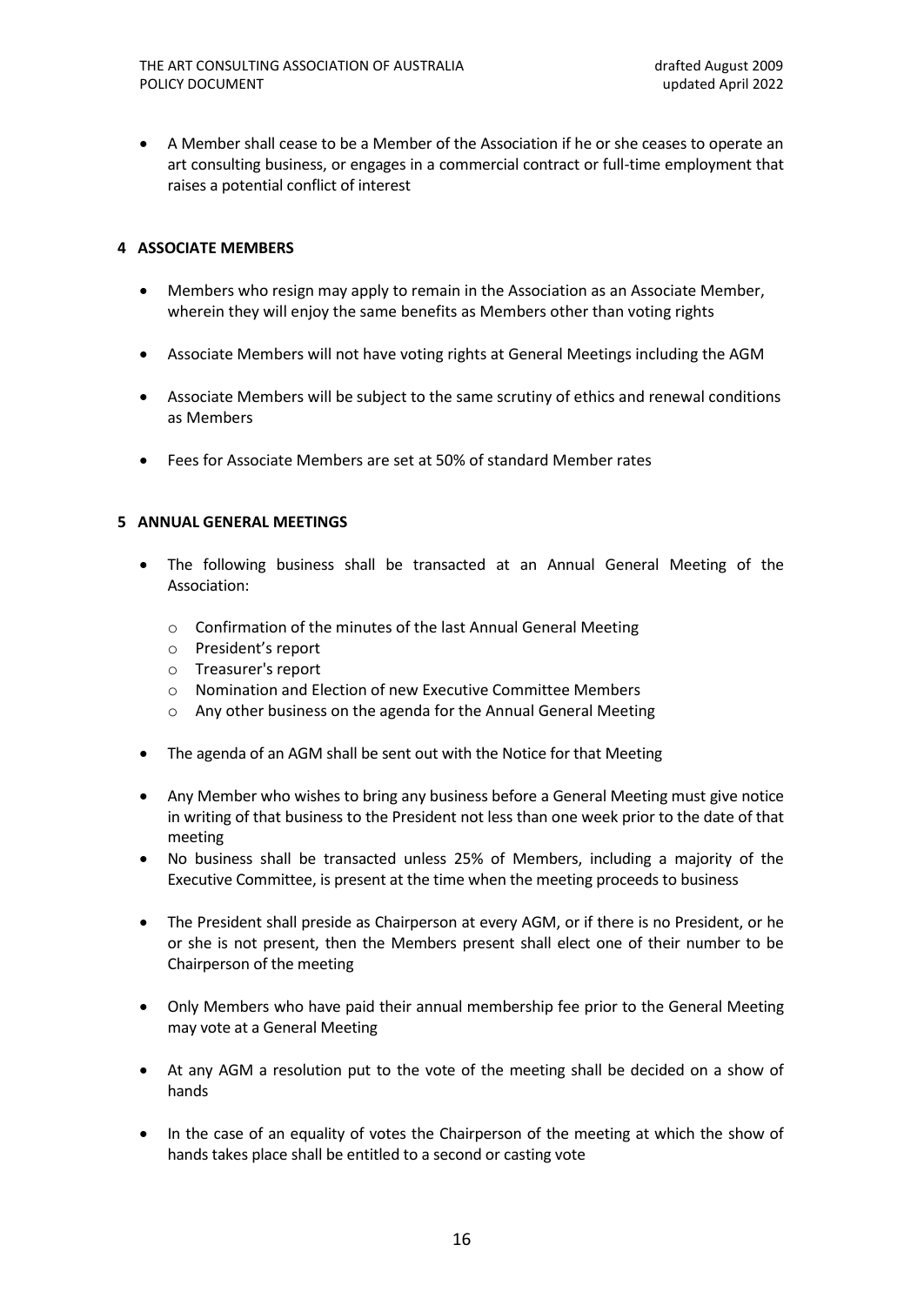#### **6 EXECUTIVE COMMITTEE and SUB-COMMITTEE MEMBERS**

- The Executive Committee may delegate any of its powers to a committee or consisting of such member or members of the Executive Committee as they think fit; any subcommittee so formed shall in the exercise of the powers so delegated conform to any regulations that may be imposed on it by the Executive Committee
- A sub-committee may meet and adjourn as it thinks proper. Questions arising at any meeting shall be determined by a majority of votes of the members present, and in the case of any equality of votes the Chairperson shall have a second or casting vote
- Minutes shall be taken of all business transacted at each meeting of the Executive Committee. The minutes will be presented for approval at the next Executive Committee meeting and signed by the President or Chairperson of that meeting if accepted as a true and correct record
- The Executive Committee shall meet at least once a year
- An Executive Committee meeting may be convened at the request of the President or at the request of a majority of Executive Committee Members and may be conducted by telephone or video link-up
- Any Executive Committee Member who is absent from three consecutive meetings of the Executive Committee without a valid excuse acceptable to the President shall be deemed to have resigned his or her position on the Executive Committee and his or her position shall become vacant